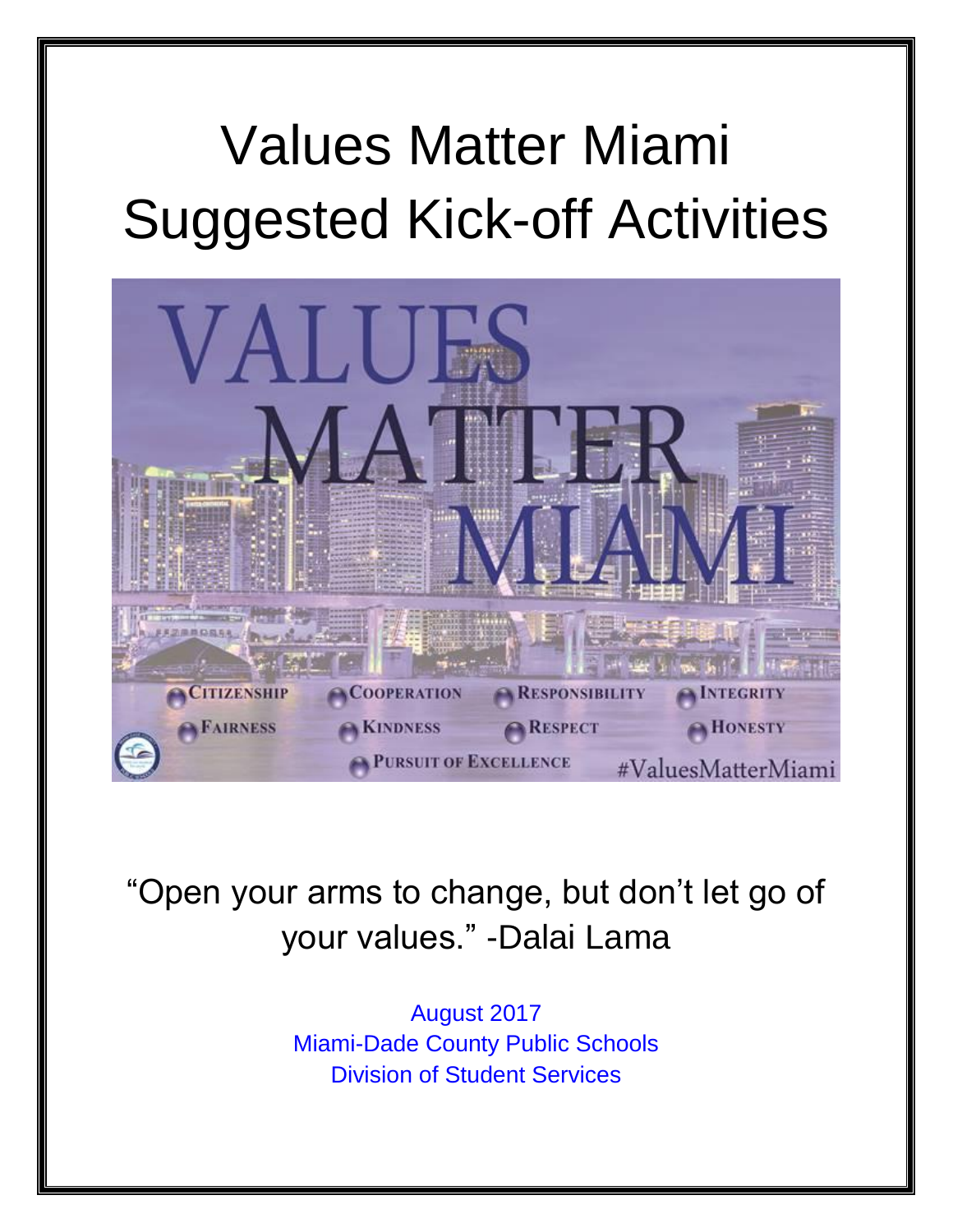

## 2017-2018 Suggested Activities

| Announcing the<br><b>Values</b>              | Host a contest where students are asked to write morning announcements that highlight the im-<br>$\bullet$<br>portance of each of the nine core values or use the announcements that are available on the Val-<br>ues Matter Miami website to highlight a value of the day.                                                                                                                                                          |  |
|----------------------------------------------|--------------------------------------------------------------------------------------------------------------------------------------------------------------------------------------------------------------------------------------------------------------------------------------------------------------------------------------------------------------------------------------------------------------------------------------|--|
|                                              |                                                                                                                                                                                                                                                                                                                                                                                                                                      |  |
| <b>Goal Setting for</b><br><b>Excellence</b> | Give students goal setting worksheets and have them determine what goal they will pursue dur-<br>$\bullet$<br>ing this school year. Also, have students express what type of self-talk they will use to ensure<br>that they stay committed to their desired goal. Goal sheets can then be displayed.                                                                                                                                 |  |
|                                              | Goal sheets can be given to all students as an assignment to reflect upon and then students can<br>$\bullet$<br>keep the goal sheet in their notebook and refer back to it throughout the year.                                                                                                                                                                                                                                      |  |
|                                              | Activity can be done without the goal sheets and students can write their goals directly on ban-<br>$\bullet$<br>ner paper.                                                                                                                                                                                                                                                                                                          |  |
|                                              | Students can create their own goal sheets either on the computer or using construction paper<br>$\bullet$<br>and markers.                                                                                                                                                                                                                                                                                                            |  |
|                                              |                                                                                                                                                                                                                                                                                                                                                                                                                                      |  |
| I Pledge To                                  | Have students use the I Pledge To template to write a pledge which states how they will use the<br>$\bullet$<br>nine core values to eliminate hate and discrimination.                                                                                                                                                                                                                                                               |  |
|                                              |                                                                                                                                                                                                                                                                                                                                                                                                                                      |  |
| <b>Key to My Success</b>                     | Give students "keys" and have them write what the key to their success is when thinking of be-<br>$\bullet$<br>haviors associated with a particular value. Make sure students understand that the behaviors<br>that align with the value are necessary for their success as a student and as a human. Have stu-<br>dents think about behaviors that have been a problem for them in the past that they want to<br>work on this year. |  |
|                                              | Activity can be done without the handout. Students can just write their keys to success on a ban-<br>$\bullet$<br>ner which has a picture of a key.                                                                                                                                                                                                                                                                                  |  |
|                                              | Students may want to create their own keys.<br>$\bullet$                                                                                                                                                                                                                                                                                                                                                                             |  |
|                                              |                                                                                                                                                                                                                                                                                                                                                                                                                                      |  |
| <b>Many Thanks</b>                           | Give students thank you notes as they enter school in the morning. Ask them to write a short<br>$\bullet$<br>"thank you" to someone who they feel is deserving of a thank you. Encourage them to think of<br>people who do not often get thanked (office staff, custodians, bus driver, crossing guard, mom,<br>principal).                                                                                                          |  |
|                                              | This activity can be done without the handouts. Students can be asked to write a few words of<br>$\bullet$<br>thank you to someone. They can do this on paper or through email.                                                                                                                                                                                                                                                      |  |
|                                              | A thank you board can be created and students can write who they want to thank and why on<br>$\bullet$<br>the board. Hang it in a prominent location where everyone walking by will see when they re-                                                                                                                                                                                                                                |  |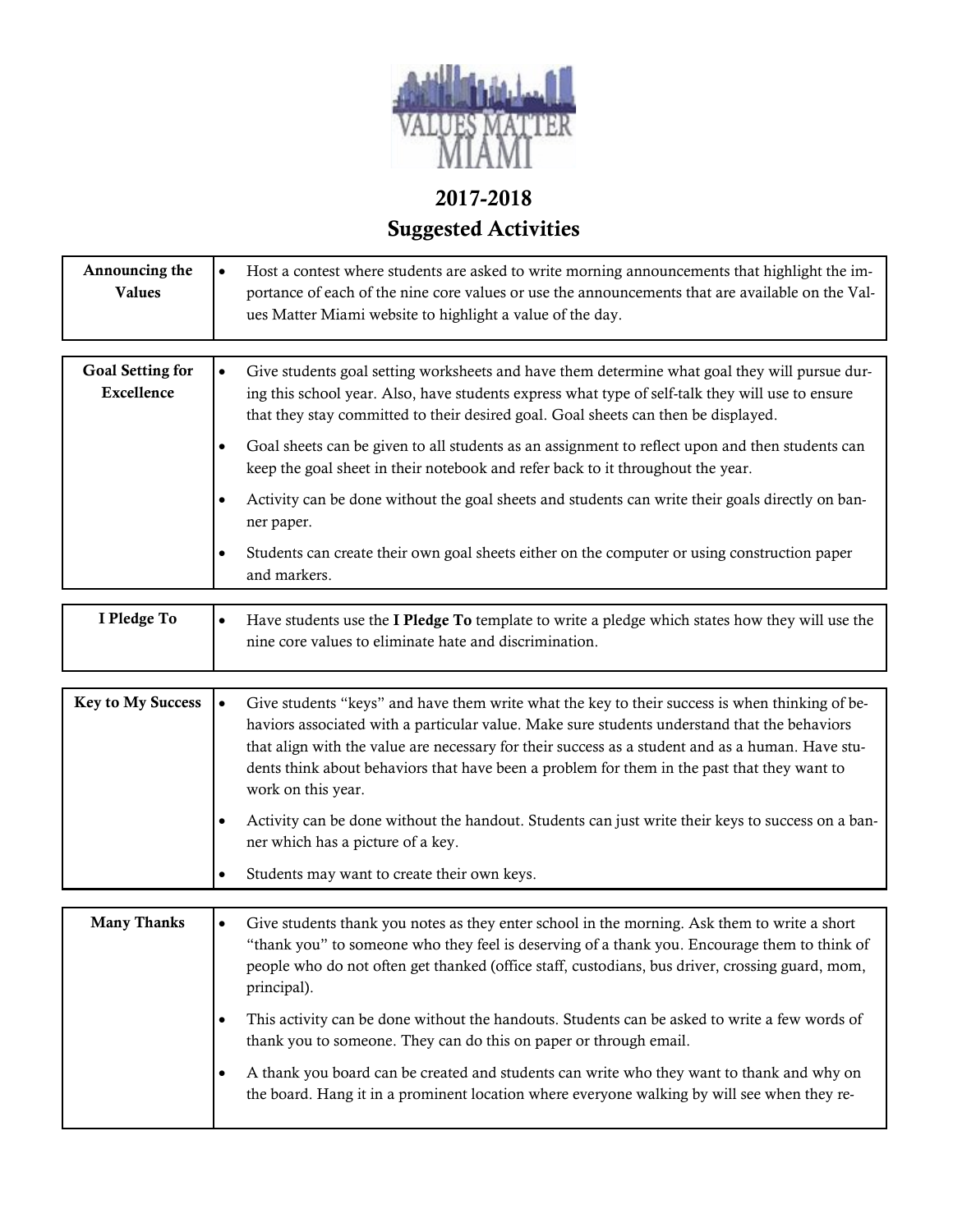| My Best Self                             | Have students complete the My Best Self template to reflect on which values help them be their<br>$\bullet$<br>best self. This template can also be used to guide a discussion about the student's goals for the                                                                                                                                                                                                                                                                                                                                                                                                                                                                                                                                                                   |
|------------------------------------------|------------------------------------------------------------------------------------------------------------------------------------------------------------------------------------------------------------------------------------------------------------------------------------------------------------------------------------------------------------------------------------------------------------------------------------------------------------------------------------------------------------------------------------------------------------------------------------------------------------------------------------------------------------------------------------------------------------------------------------------------------------------------------------|
| <b>School Rules</b>                      | While discussing classroom rules with students, connect the core values to the rules. For exam-<br>$\bullet$                                                                                                                                                                                                                                                                                                                                                                                                                                                                                                                                                                                                                                                                       |
| The Word Is                              | Cut out the letters that spell out the selected value and place them on a wall in a prominent loca-<br>tion in your school or classroom. Have students write how they will demonstrate the selected<br>value both in school and at home.                                                                                                                                                                                                                                                                                                                                                                                                                                                                                                                                           |
| <b>Turning Negative</b><br>into Positive | Post a piece of banner paper and place post-it notes on it with words which are the opposite of<br>$\bullet$<br>the day's value. When students enter the cafeteria or designated area, they will see a poster with<br>many negative words. The title of the banner should be "How do you want to be remembered?"<br>Have students take the negative word of their choice off the wall and throw it in the trash can<br>that you will have strategically placed next to the banner. Give the students the opportunity to<br>write a word which positively demonstrates the value directly on the banner.<br>Each classroom can have a poster with the negative words on them and the students will erase<br>$\bullet$<br>the words before they enter the classroom.                 |
| <b>Values Chain</b>                      | Each time student is "caught" doing something that exemplifies the value of the day, have the<br>٠<br>teacher give him/her a colored strip of paper and have him/her tape or staple the ends together<br>to create a circle or link with it. The teacher will create a chain in the classroom. At the end of<br>the day, see which teacher's chain has the most links and announce the winner.<br>You can create links everyday with different color paper for each value. At the end of the week,<br>٠<br>see which value was seen in action the most.<br>Have students create a chain by writing what they will do to behave in a manner which portrays<br>٠<br>the targeted value. Students can see their chain of good intentions as a reminder to exhibit these<br>behaviors. |
| <b>Values Evaluation</b>                 | Students will assess themselves in terms of their values. Students should be given the opportuni-<br>$\bullet$<br>ty to evaluate their strengths and weaknesses and set goals for themselves in areas of weakness.<br>Schools may use the What's Your Value template or the When You See Me template to ex-<br>press the value that represents their strength.                                                                                                                                                                                                                                                                                                                                                                                                                     |
| <b>Values Hallways</b>                   | Assign each hallway in the school a different value. Have classes located in that hallway create                                                                                                                                                                                                                                                                                                                                                                                                                                                                                                                                                                                                                                                                                   |
| Values Matter in<br><b>Our Community</b> | Have students reflect on how values matter in our community now more than ever and have<br>$\bullet$                                                                                                                                                                                                                                                                                                                                                                                                                                                                                                                                                                                                                                                                               |
| <b>Values Matter</b><br>Rewind           | Rewind is about reviewing the District's nine core values and reflecting on what was learned last<br>$\bullet$<br>year. Schools should plan additional activities that review the nine core values throughout the<br>day and should challenge students to reflect on something they learned. Schools should create a<br>display where students can write their reflections or host a lunch time challenge. You may use<br>the Values Matter Taught Me template to tweet pictures about your students' reflections: Don't<br>forget to tag #ValuesMatterMiami in your tweets.                                                                                                                                                                                                       |